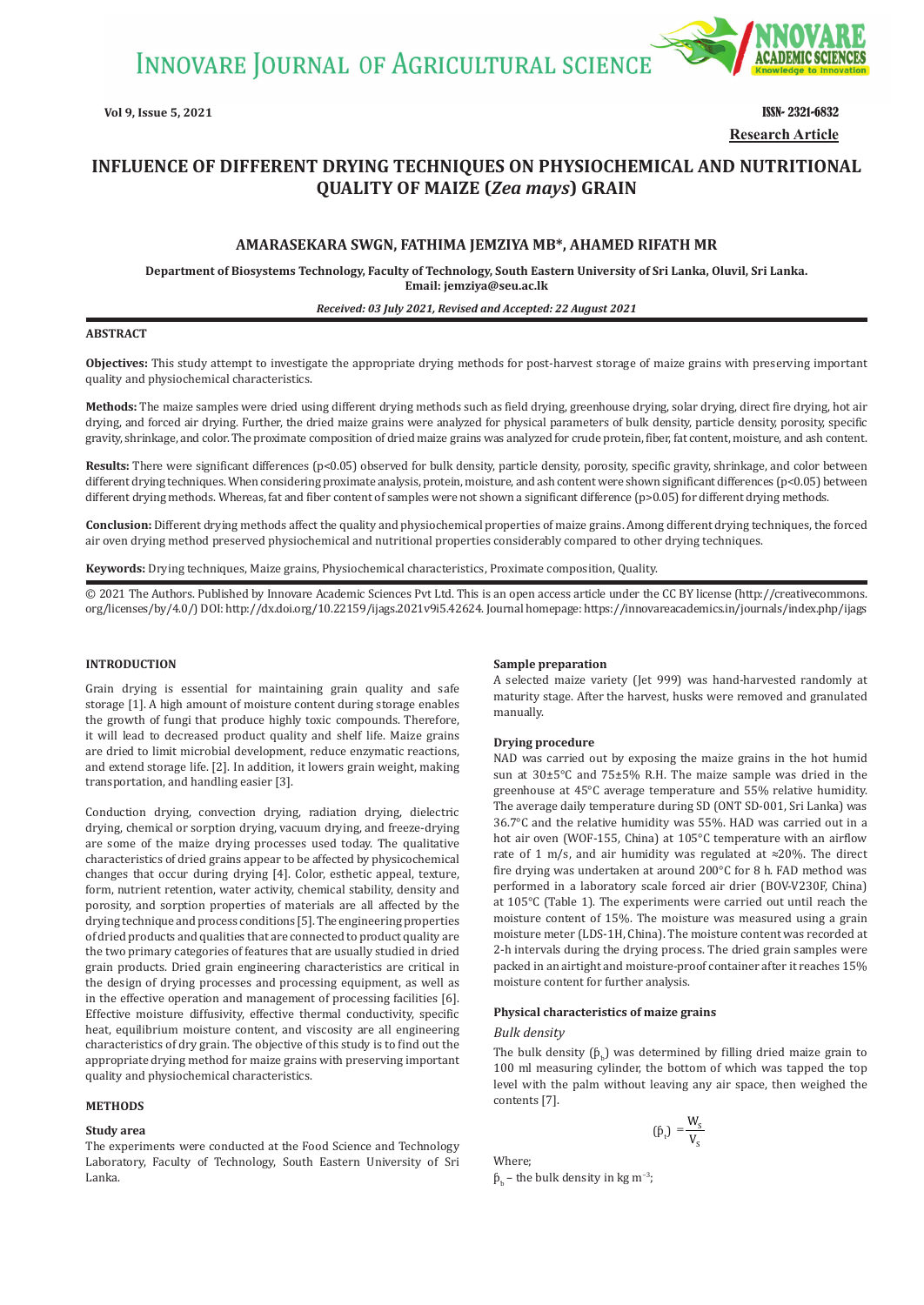## **Table 1: Different drying techniques and drying temperatures ranges**

| <b>Abbreviation</b> | <b>Definition of the</b><br>process | <b>Drying</b><br>temperature °C | <b>Drying</b><br>time |
|---------------------|-------------------------------------|---------------------------------|-----------------------|
| <b>NAD</b>          | On farm natural air                 | $25 - 35^{\circ}C$              | 40 h                  |
|                     | drying                              |                                 |                       |
| GHD                 | Greenhouse drying                   | $40 - 50^{\circ}$ C             | 24 h                  |
| <b>SD</b>           | Solar drying                        | $32-35$ °C                      | 28 h                  |
| <b>HAD</b>          | Hot air drying                      | $105^{\circ}$ C                 | 5 h                   |
| <b>DFD</b>          | Direct fire drying                  | $200^{\circ}$ C                 | 4 h                   |
| <b>FAD</b>          | Forced air drying                   | $105^{\circ}$ C                 | 5 h                   |

 $W<sub>c</sub>$  is the weight of the sample in kg;

 $V_{\rm s}$  is the volume occupied by the sample in  $\mathrm{m}^3$ 

#### *Particle density*

The particle density  $(p_t)$  was determined using the toluene displacement method. In this procedure, a 25 ml measuring cylinder was filled with toluene, and the same mass of sample taken for bulk density was placed in the vessel holding toluene. The displacement of toluene level in the vessel when introducing maize grains was measured. The ratio of the mass of maize grains to the volume of displaced gave the particle density [8].

$$
Particle density (\hat{p}_t) = \frac{W_s}{V1 - V2}
$$

Where,

 $W_s$ : Weight of the sample (kg) V1: Total volume of solution V2: Transferred volume of solution (ml)

#### *Porosity*

The porosity of maize grain was calculated using bulk and particle densities [7].

Porosity (ε) % = 
$$
1 - \frac{\beta_b}{\beta_t} \times 100
$$

# Where,

 $\mathfrak{b}_\mathfrak{b}$ : Bulk density (kgm<sup>-3</sup>)  $\mathfrak{b}_t$ : Particle density (kgm<sup>−3</sup>)

# *Specific gravity*

Specific gravity was determined as the ratio between the maize grains' density and water density.

Specific gravity = 
$$
\frac{\text{Weight in air} \times \text{Sp. gravity of water}}{\text{Weight of displaced water}}
$$

*Shrinkage*

The shrinkage percentage was determined by the following equation,

Shrinkage (%) = 
$$
(M_0 - M_f) \times 1.176\%
$$

 $M_0$ : Initial moisture content,

 $\mathsf{M}_{\mathrm{f}}$ : Final moisture content in percent,

\*Water shrinkage factor for 15% moisture content in maize grain.

## **Proximate composition of maize**

Proximate analysis was determined by near-infrared spectroscopy (DS2500F, USA). The instrument was calibrated before analysis according to wavelength and intensity correction.

### **Color measurement**

The color of maize grains was measured using a colorimeter (CHN Spec, CS 10, China). The colorimeter was calibrated with a white surface. Measurements were recorded as L (lightness), +a (redness), and +b (yellowness) CIE color coordinates.

# **Statistical analysis**

The data were analyzed using SPSS statistical package (SPSS 20.0, IBM, New York, NY, USA). The analysis of variance was used to find the significant differences, and means were compared using Tukey's *post hoc* test at 5% significant level.

## **RESULTS AND DISCUSSION**

## **Physical properties of the maize**

# *Bulk density (kgm−3) and Particle density (kgm−3)*

There were significant differences ( $p$ <0.05) observed in bulk density and particle density among the different drying techniques. The bulk density of dried maize grains ranged from 665 kgm**<sup>−</sup>**<sup>3</sup> to 761 kgm**<sup>−</sup>**<sup>3</sup> (Table 2). Maize grains dried using DFD had the lowest value of 665 kgm**<sup>−</sup>**<sup>3</sup> while the highest value 761.4 kgm**<sup>−</sup>**<sup>3</sup> as that of FD. Particle density ranged from 1017.25 gm**<sup>−</sup>**<sup>3</sup> to 1583.06 kgm**<sup>−</sup>**<sup>3</sup> (Table 2). Maize grains dried using DFD had the lowest particle density of 1017.25 kgm**<sup>−</sup>**<sup>3</sup> while the highest value 1583.06 kgm**<sup>−</sup>**<sup>3</sup> was that of GHD. With the moisture range of 8.7–21.7% d, the bulk density and particle density of the maize grains varied from  $421.47$  to  $594.57$  kg/m<sup>3</sup> and 954.23 to 1220.87 kg/m<sup>3</sup> [9]. In general grain densities have been found important for breakage susceptibility and hardness [10]. The average value of bulk density was found to be 790 kgm**<sup>−</sup>**3 for maize studies [11]. The particle density of maize grain was found to vary from 1194.9 to 1267.1 kgm**<sup>−</sup>**<sup>3</sup> when the moisture level increased from about 10% to 18% wet basis. [12]. However, according to Waziri and Mittal [13], particle density is the significance of evaluating density for designing storage bins and silos.

#### *Porosity (%)*

The porosity ranged from 34.87% to 53.91% (Table 1). Maize grains dried using DFD had the lowest content of 34.87% while the highest content 53.91% as that of GD. There was a significant difference (p<0.05) which was observed for porosity among the different drying techniques. The magnitude of variation in porosity depends on bulk density as well as particle density. The average value of porosity was found to be 56.27% for maize studies. When the moisture content of grains was adjusted from 10% to 18%, the porosity rose from 52.61% to 56.27% [9].

# *Specific gravity*

There was a significant difference (p<0.05) which was observed in specific gravity among the different drying techniques. The specific gravity ranged from 1.01 to 1.24, as shown in Table 1. DFD had the lowest value (1.01) while GH had the highest specific gravity of 1.24.

# *Shrinkage (%)*

The shrinkage of maize at 15% moisture content ranged from 6.95% to 11.25%. Sample FAD had the lowest content of 6.95% while the highest content (11.25%) was that of GHD (Table 2). There was a significant difference (p<0.05) observed between all the samples. The shrinkage gives a rough idea of the weight reduction as grain is dried. The loss of volatile components such as oils and mechanical losses from cracked kernels accounts for some of the handling losses. The quantity of handling loss is determined by the initial physical state of the corn, the drying system, and the drying procedures. On-farm handling losses ranged from 0.22% to 1.71% [14].

#### **Proximate composition of the maize**

#### *Ash content (%)*

Ash content represents the mineral content of food samples which is affected by different drying techniques to preserving the quality characteristics of maize grain. The percentage of ash content ranged from 0.8% to 1.18%. Maize sample dried using DFD had a retained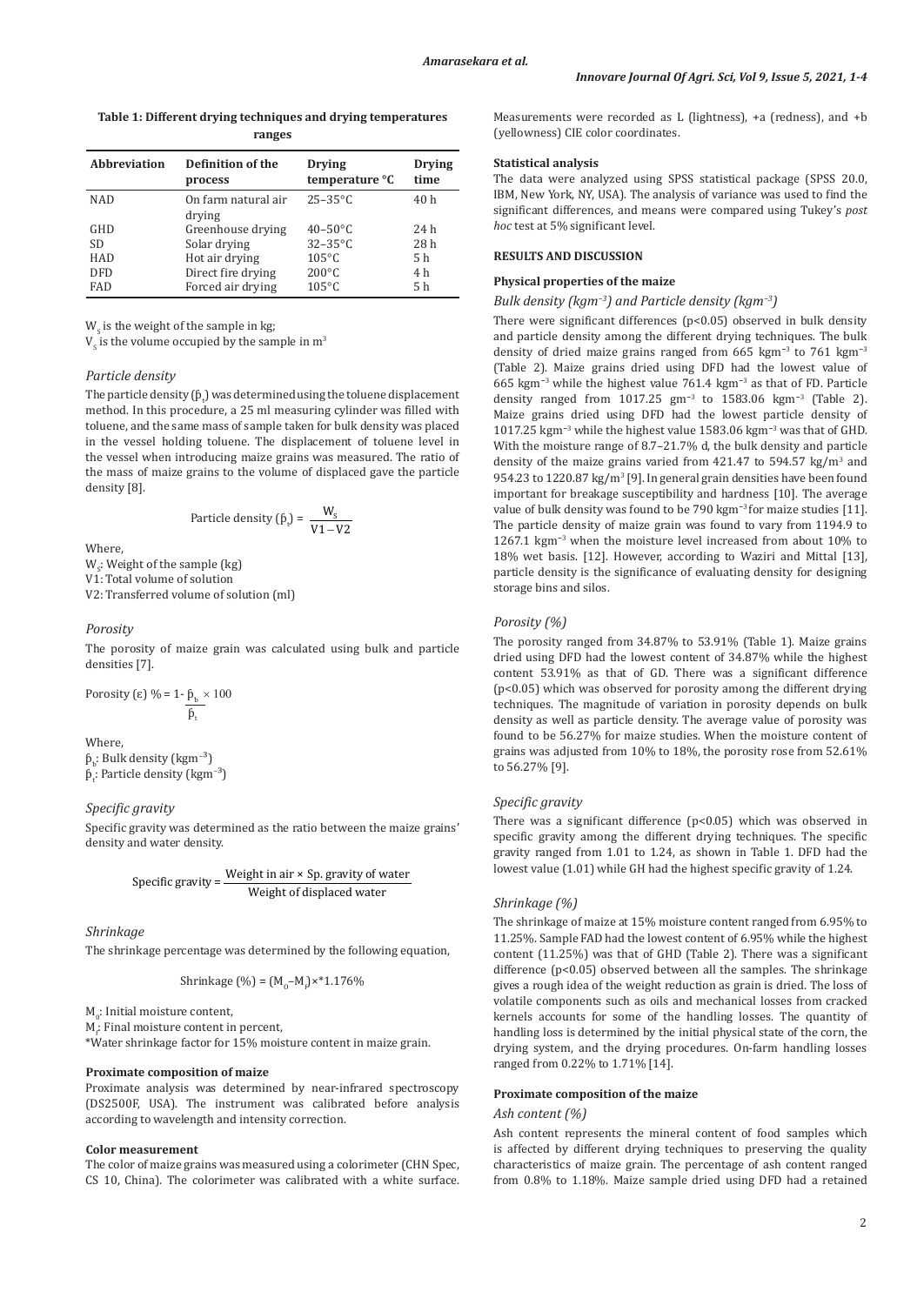**Table 2: Physical properties of each maize treatment**

| <b>Treatments</b> | Bulk density ( $\text{kgm}^{-3}$ ) | Particle density $(Kgm^{-3})$ | Porosity(%)                    | Specific gravity             | $Shrinkage(\%)$               |
|-------------------|------------------------------------|-------------------------------|--------------------------------|------------------------------|-------------------------------|
| GHD               | $756.17 \pm 0.15$ <sup>d</sup>     | 1583.06±0.18f                 | $53.91 \pm 0.84$ <sup>d</sup>  | $1.24 \pm 0.04$ <sup>e</sup> | $11.25 \pm 0.16$ <sup>d</sup> |
| <b>FD</b>         | $761.40\pm0.36^{\circ}$            | $1494.65 \pm 0.07$ °          | $49.36 \pm 0.39$ <sup>b</sup>  | $1.17 \pm 0.22$ <sup>c</sup> | $10.73 \pm 0.11$ <sup>d</sup> |
| <b>SD</b>         | $752.47 \pm 0.30$ °                | $1581.97 + 0.11$ <sup>e</sup> | $52.37+0.24d$                  | $1.24 + 0.25$ <sup>e</sup>   | $9.78 \pm 0.19$ <sup>c</sup>  |
| <b>DFD</b>        | $665.00 + 0.21$ <sup>a</sup>       | $1017.25 \pm 0.16^a$          | $34.87 \pm 0.18$ <sup>a</sup>  | $1.01 + 0.22$ <sup>a</sup>   | $8.74 + 0.20b$                |
| FAD               | $751.83 \pm 0.15$ <sup>c</sup>     | $1573.14\pm0.25$ <sup>d</sup> | $51.99 \pm 0.12$ <sup>cd</sup> | $1.24 \pm 0.30$ <sup>d</sup> | $6.95 \pm 0.07$ <sup>a</sup>  |
| <b>HAD</b>        | $731.03 \pm 0.12^b$                | $1473.37 \pm 0.31^{\circ}$    | $50.32 \pm 0.21$ <sub>bc</sub> | $1.06 \pm 0.16^b$            | $8.32 + 0.13b$                |

The mean values of replicates ± standard error. The values with the same letters are not significantly different from each other p=0.05 on Tukey's (HSD) test.

**Table 3: Proximate composition of each maize treatment**

| <b>Treatments</b> | Ash $(\%)$                    | Fiber $(\% )$                 | Moisture $(\%)$                | Fat $(\%)$                   | Protein $(\% )$               |
|-------------------|-------------------------------|-------------------------------|--------------------------------|------------------------------|-------------------------------|
| GHD               | $0.80 \pm 0.05$ <sup>a</sup>  | $2.1 + 0.29$ <sup>a</sup>     | $12.13 \pm 0.39$ <sup>c</sup>  | $4.32 \pm 0.06^{\circ}$      | $8.50 \pm 0.28$ <sup>a</sup>  |
| FD                | $0.99 \pm 0.06$ <sup>ab</sup> | $2.969 \pm 0.19$ <sup>a</sup> | $9.37 \pm 0.25^{\circ}$        | $4.47 \pm 0.09$ <sup>a</sup> | $10.09 + 0.31b$               |
| SD                | $0.84 \pm 0.04$ <sup>a</sup>  | $3.47 \pm 0.47$ <sup>a</sup>  | $10.15 \pm 0.77$ <sup>bc</sup> | $4.16 \pm 0.06^a$            | $8.75 \pm 0.38$ <sup>ab</sup> |
| <b>DFD</b>        | $1.18 \pm 0.01$ <sup>b</sup>  | $2.467 \pm 0.25$ <sup>a</sup> | $3.41 \pm 0.07$ <sup>a</sup>   | $4.38 \pm 0.10^a$            | $9.05 + 0.04$ <sup>ab</sup>   |
| FAD               | $0.93 \pm 0.12$ <sup>ab</sup> | $3.07 \pm 0.40^{\circ}$       | $9.6 \pm 0.74$ <sup>b</sup>    | $4.57 \pm 0.14$ <sup>a</sup> | $9.07 \pm 0.5$ <sup>ab</sup>  |
| <b>HAD</b>        | $1.08 \pm 0.05$ <sup>ab</sup> | $3.13 \pm 0.08$ <sup>a</sup>  | $4.90 \pm 0.11$ <sup>a</sup>   | $4.45 \pm 0.16$ <sup>a</sup> | $8.72 \pm 0.12$ <sup>ab</sup> |

The mean values of replicates ± standard error. The values with the same letters are not significantly different from each other p=0.05 on Tukey's (HSD) test.

higher value of minerals than all other maize drying methods such as GHD, FD, SD, FAD, and HAD. There is a significant difference  $(p<0.05)$ observed between all the samples for ash content. The ash content gives a rough idea of the total mineral amount present in the maize grain. The laboratory experiments show that maize grains contain ash content in the range of 0.81–1.35% [15]. DFD has higher ash content 1.18 % compared with other treatment methods whereas GHD has shown lower ash content (0.81%), as shown in Table 3.

## *Fiber content (%)*

The crude fiber content of maize varies between 2.1% and 3.47% with non-significant (p>0.05) observed between all treatments. GHD had the lowest contents of 2.1% while the highest content (3.47%) was that of SD. The remaining treatments ranged between 2.467% and 3.13%, as shown in Table 3. The results of percentage crude fiber contents were found in the range of 2.1–3.47%, which is slightly higher than the reported values in the literature. Qamar *et al.* [15] reported that the percentage of crude fiber contents was found in the range of 0.79–2.78%. The crude fiber in maize largely composed of cellulose and hemicellulose provides beneficial effects in humans by a lower risk of several diseases, including cancers some heart diseases, and increasing water retention capacity during the passage of food along the gut.

### *Moisture content (%)*

The percentage of moisture content of the dried maize samples ranged from 3.41% to 12.13% with significant differences (p<0.05) between all the treatments. GHD had a significantly higher value 12.13%, while DFD had a significantly lower value 3.41% than all other treatments, as shown in Table 3. Maize grain with high moisture content causes several problems while storing and processing procedure. Improperly dried maize grain will result in excessive spoilage and storage losses, mold growth, and insect damage and also tends to ferment faster. Moisture content is also significant to the stability and quality of grain. The percentage moisture content of all the treatments studied ranged from 3.41% to 12.13%; DFD has lower moisture content and GHD has higher moisture content compared to literature recorded [15], who recorded moisture content in the range of 8.98–10.45%. Thus, the direct fire drying resulted in a considerable reduction in moisture content compared with the other treatments.

### *Fat content (%)*

Fat contents ranged from 4.16% to 4.567%. SD had the lowest value (4.16%) while FAD had the highest one (4.57%) (Table 3). There was no significantly different (p>0.05) observed from different drying techniques. Crude fat content in maize grain appears to have beneficial

# **Table 4: L\*, a\*, and b\* values of maize samples**

| <b>Treatment</b> | $I^*$                         | $a^*$                          | h*                            |
|------------------|-------------------------------|--------------------------------|-------------------------------|
| <b>GHD</b>       | $64.24 \pm 4.37$ <sup>a</sup> | $44.14 \pm 5.44$ <sup>ad</sup> | $61.83 \pm 4.31$ <sup>a</sup> |
| FD.              | $58.20 \pm 4.30^b$            | $37.29 \pm 1.57$ <sup>b</sup>  | $68.68 \pm 2.98$ <sup>b</sup> |
| SD.              | $60.34 \pm 3.70$ <sup>b</sup> | $46.91 \pm 2.98$ <sup>d</sup>  | $60.65 \pm 1.65$ <sup>a</sup> |
| <b>DED</b>       | $68.89 \pm 5.44$              | $27.62 \pm 1.96$ <sup>e</sup>  | $74.50 \pm 3.54$ <sup>c</sup> |
| <b>FAD</b>       | $64.24 \pm 3.52$ <sup>a</sup> | $44.14 \pm 0.98$ <sup>a</sup>  | $61.83 \pm 1.88$ <sup>a</sup> |
| HAD              | $58.20 \pm 2.54$ <sup>b</sup> | $37.29 \pm 2.91$ <sup>b</sup>  | $68.68 \pm 2.44$ <sup>b</sup> |

The mean values of replicates ± standard error. The values with the same letters are not significantly different from each other p=0.05 on Tukey's (HSD) test.

health effects which promote heart health. Percentage crude fat of the six treatments ranged from 4.16% to 4.57%. This value is slightly similar to 4.07±0.02 reported by Okonkwo and Agharandu [16]. DFD resulted in considerable protection in fat content compared with the other treatments, as shown in Table 3. Qamar *et al.* [15] reported the fat content range 3–5% in dried maize grain.

#### *Protein content (%)*

The percentage of crude protein has shown significant differences (p<0.05) among different drying techniques of maize grains. GHD had the lowest value of 8.497%. The crude fiber ranged from 8.5% to 10.09%, as shown in Table 3. Proteins provide amino acids (for building and maintenance of the body) and energy occasionally which are important for normal body functions. The mature maize kernel consists of 10% protein content [17]. Analyzed maize varieties had protein content between 8.50% and 10.09%; Okonkwo and Agharandu [16] reported a protein value of 10.79, which falls within the range above. Qamar *et al.* [15] reported a protein content range 11.05–12.79%.

#### **Color**

The color of maize at different treatments in terms of  $L^*$ ,  $a^*$ , and  $b^*$ values was measured, as shown in Table 4. Lightness (L) of maize, mean ranged from 58.201 to 68.889, a value (redness) ranged from 27.62 to 46.913, and b value (yellowness) ranged from 60.652 to 74.504. Compared to different drying treatments, FD and HAD and GHD with FAD have the same color range. There were significant differences (p<0.05) observed for the color of maize grains dried using different techniques.

#### **CONCLUSION**

Drying with the application of FAD is a comparably faster method with grains that had significantly better proximate composition and physiochemical properties. And also, based on this experimental study,